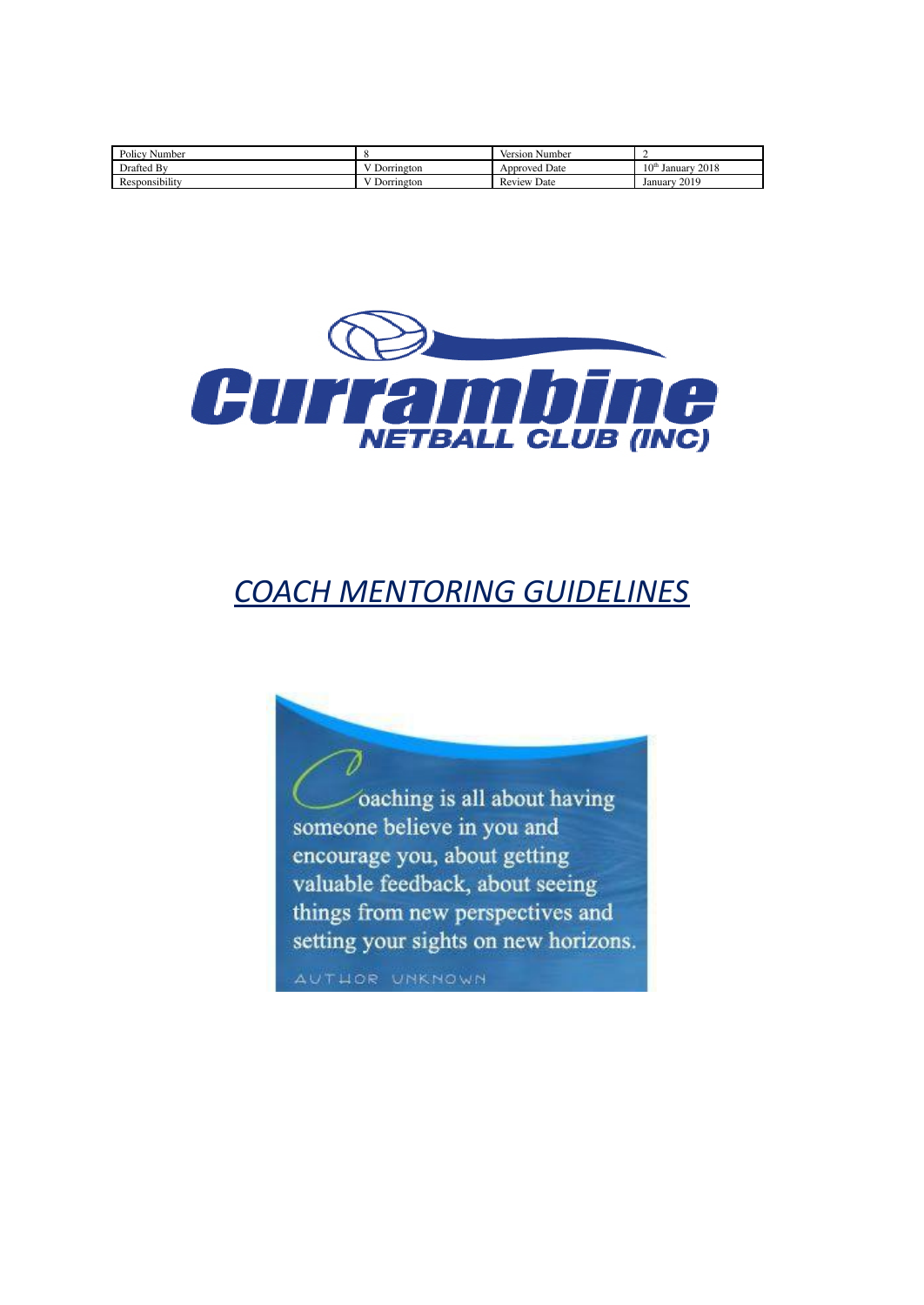# *Feb 2018*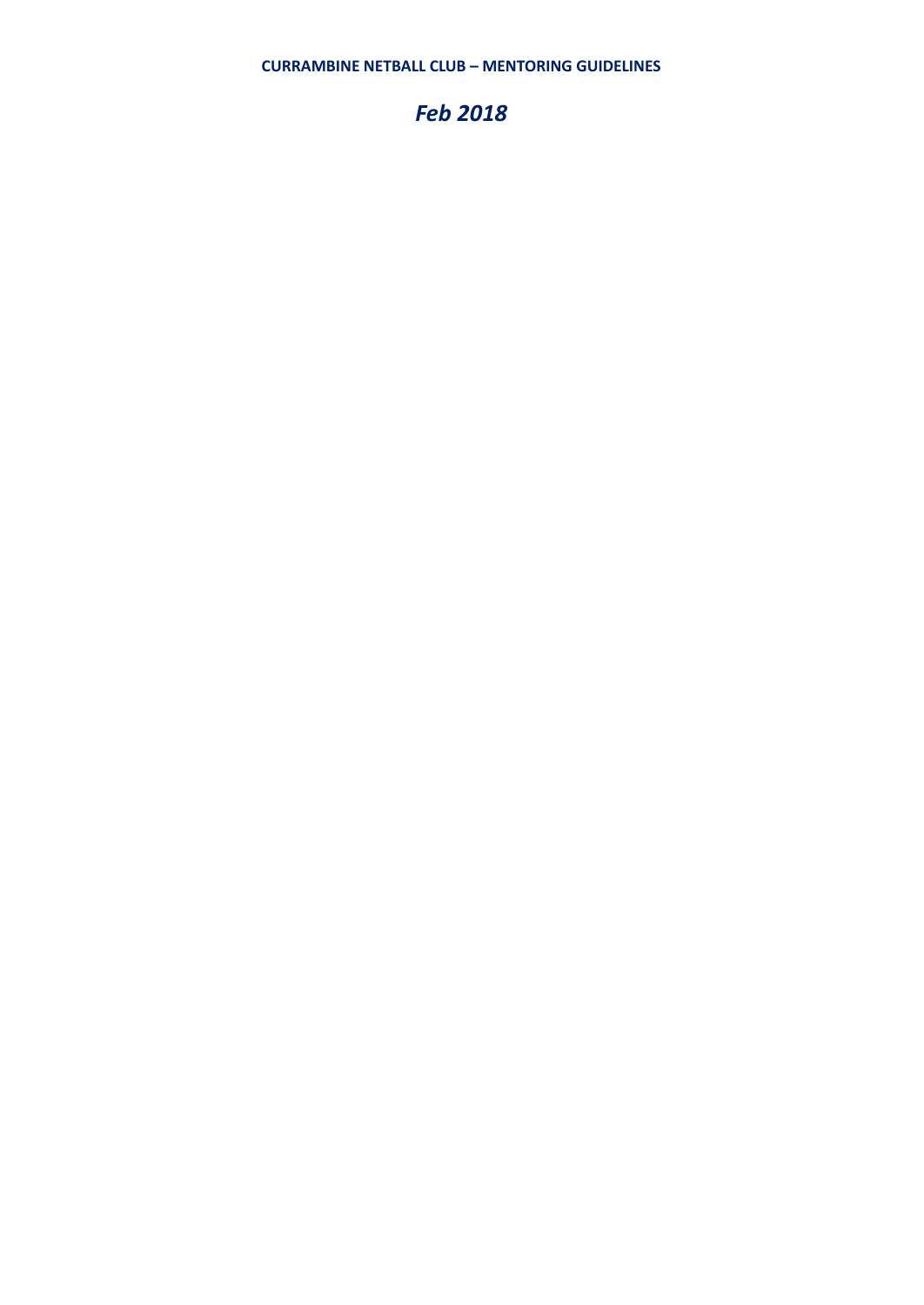#### **Introduction**

Currambine Netball Club (INC) is committed in providing the ongoing support and development for coaches. In 2017 we introduced a Coach Mentor as an integral part of our coaching initiatives.

#### **Purpose of the Mentoring Program**

The purpose of the mentoring program at Currambine Netball Club (INC) is to provide ongoing support and development for coaches of all levels within the club. Mentors will provide ongoing guidance, reassurance and direction to coaches as needed.

#### **Aim of the Mentoring Program**

The aim of the Mentoring Program is to provide coaches with an independent experienced coach to support and guide them in their role to ensure that their coaching experience is a positive and enjoyable one.

#### **What is Mentoring?**

Mentoring is an effective way to support and guide coaches. It is a two-way process where coaches and mentors both benefit from the relationship. Mentoring allows coaches to turn to someone with more experience for advice especially when a situation exceeds their abilities and knowledge. Mentors are pivotal in helping coaches gain confidence by demonstrating practical skills, being a sounding board for issues and problems, assist to identify any weaknesses and work towards improvement in those areas. Mentors are a source of motivation and encouragement for coaches.

#### **Why Mentor?**

Mentoring is a valuable experience for all those involved including the coach and the mentor. Players, teams and clubs will also benefit from mentoring for coaches. A happy confident coach will encourage and motivate their players. Having support for coaches will also assist with the retention of coaches at the club.

Benefits for the coach -

- Having a mentor will increase your confidence as a coach.
- Provide you with feedback on your role as a coach and help you assess areas for improvement.
- Help you put theory into practice (netball skills drills).
- Allows opportunity to network and bounce ideas off someone with more experience.
- Support and guidance through problem solving.

Benefits to the mentor –

- Provide motivation and commitment to help another individual.
- Share knowledge and skills.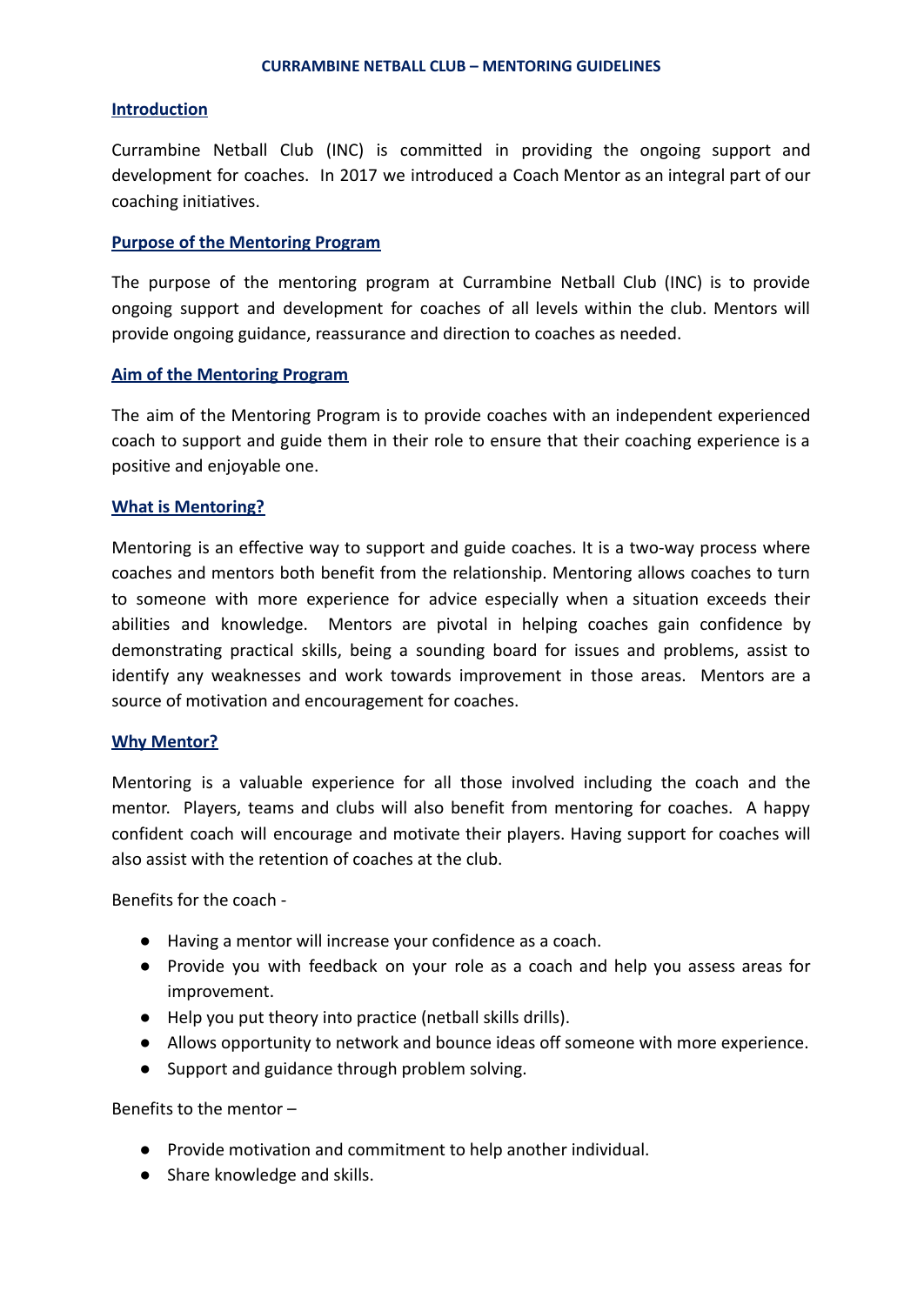#### **CURRAMBINE NETBALL CLUB – MENTORING GUIDELINES**

● Provide opportunity to learn new skills as a mentor, improve leadership and communication skills.

# **ROLES AND RESPONSIBILITES**

# **MENTOR**

As a mentor your role is to be available to coaches of all levels at the Currambine Netball Club.

- Your role is to guide and give advice as needed not dictate or take over.
- If you don't know the answers refer the coach onto other coaches or resources available.
- Provide support, feedback and encouragement.
- Help the coach set realistic goals for the season.
- Guide coach development and support the coach to reach their goals.
- Form a positive relationship and be available for open communication.
- Assist coaches to identify problems and work towards solutions.
- Be reliable and consistent.
- Good communication and listener.
- Maintain discretion always.

# **COACH**

- **•** Be pro-active and seek guidance from your mentor. Your mentor is there to guide you not take over.
- **•** Contribute to the relationship by making suggestions and asking questions.
- **●** Be understanding that your mentor will not have all the answers.
- **●** Accept positive and negative feedback.
- **●** Assess and evaluate your progress and work with your mentor on areas you want to improve.
- **●** Be consistent and reliable.
- **●** Always maintain confidentially.

# **When can Mentoring Occur?**

- **•** Prior to the start of a new season assist with planning and identification of the team's training needs.
- **●** At team training observation of the coach in action. Save feedback and comment until after the session.
- On Game Day observation of the teams' games. Save any feedback and comment until after the game. This is a good time to assist those new to the role with game day policies and procedures as per Joondalup Netball Association.

# **Areas to consider when starting a mentoring relationship.**

- Meetings schedule a face to face meeting.
- Type of communication preferred email, messaging, phone calls, in person.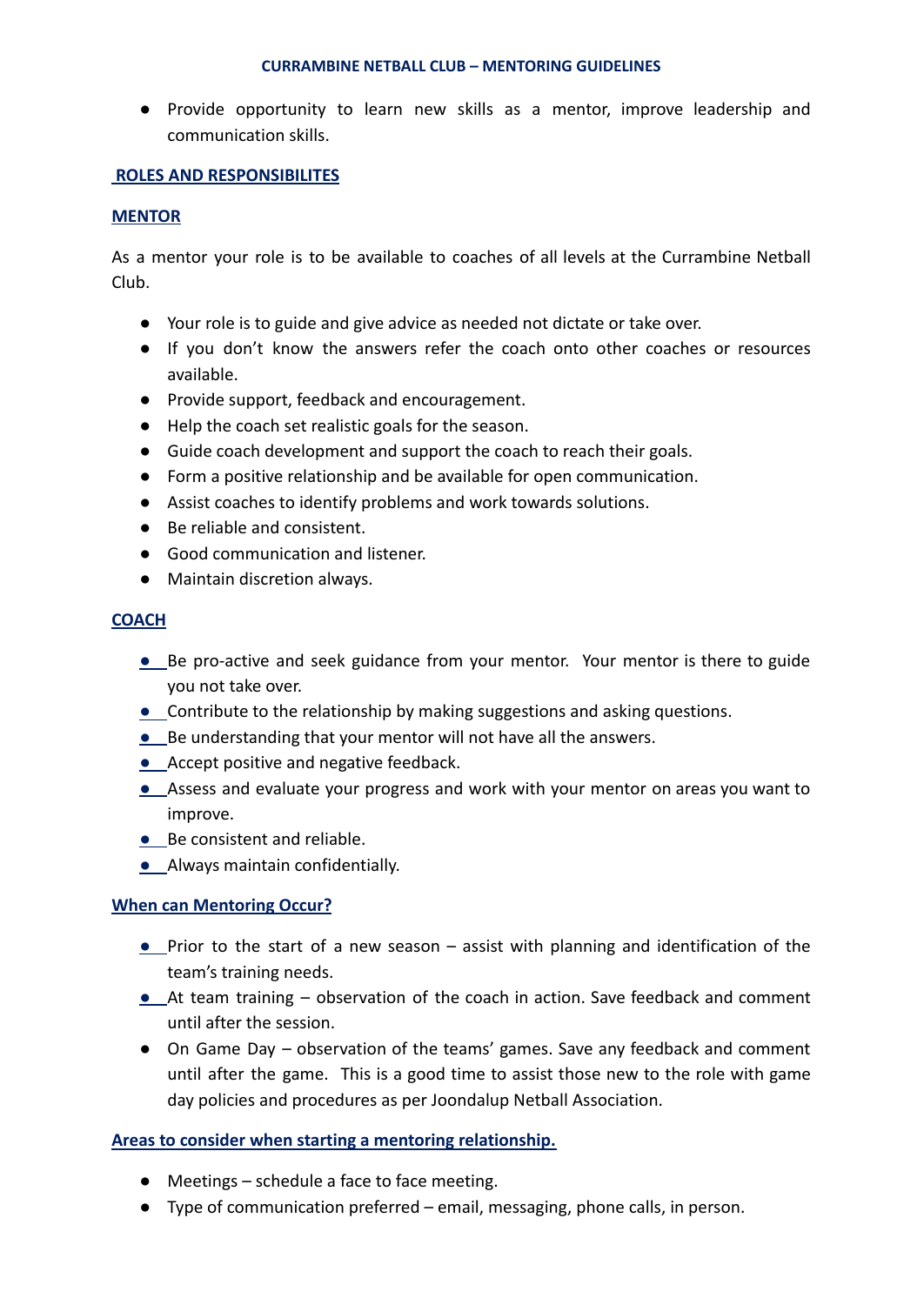#### **CURRAMBINE NETBALL CLUB – MENTORING GUIDELINES**

- Expectations of the coach and mentor including assessment, feedback, setting objectives.
- What type of support does the coach need formal/informal

# **Where to from here?**

- All coaches will receive an email from Currambine Netball Club President with information and contact details for our club coach mentor.
- In the coming weeks our coach mentor will touch base with all coaches offering support and to make arrangements to meet coaches as needed.
- Alternatively please contact our coach mentor if you have any pressing issues, concerns or just need someone to talk to about your coaching at any time.
- The CNC coach mentor will be periodically available at the courts during the season on Monday nights, Club training on Thursdays and Saturday.

# **CONTACTS**

# **CNC COACH MENTOR**

Vynca Dorrington 0421 186 687 Email- [cnccoachmentoring@gmail.com](mailto:cnccoachmentoring@gmail.com)